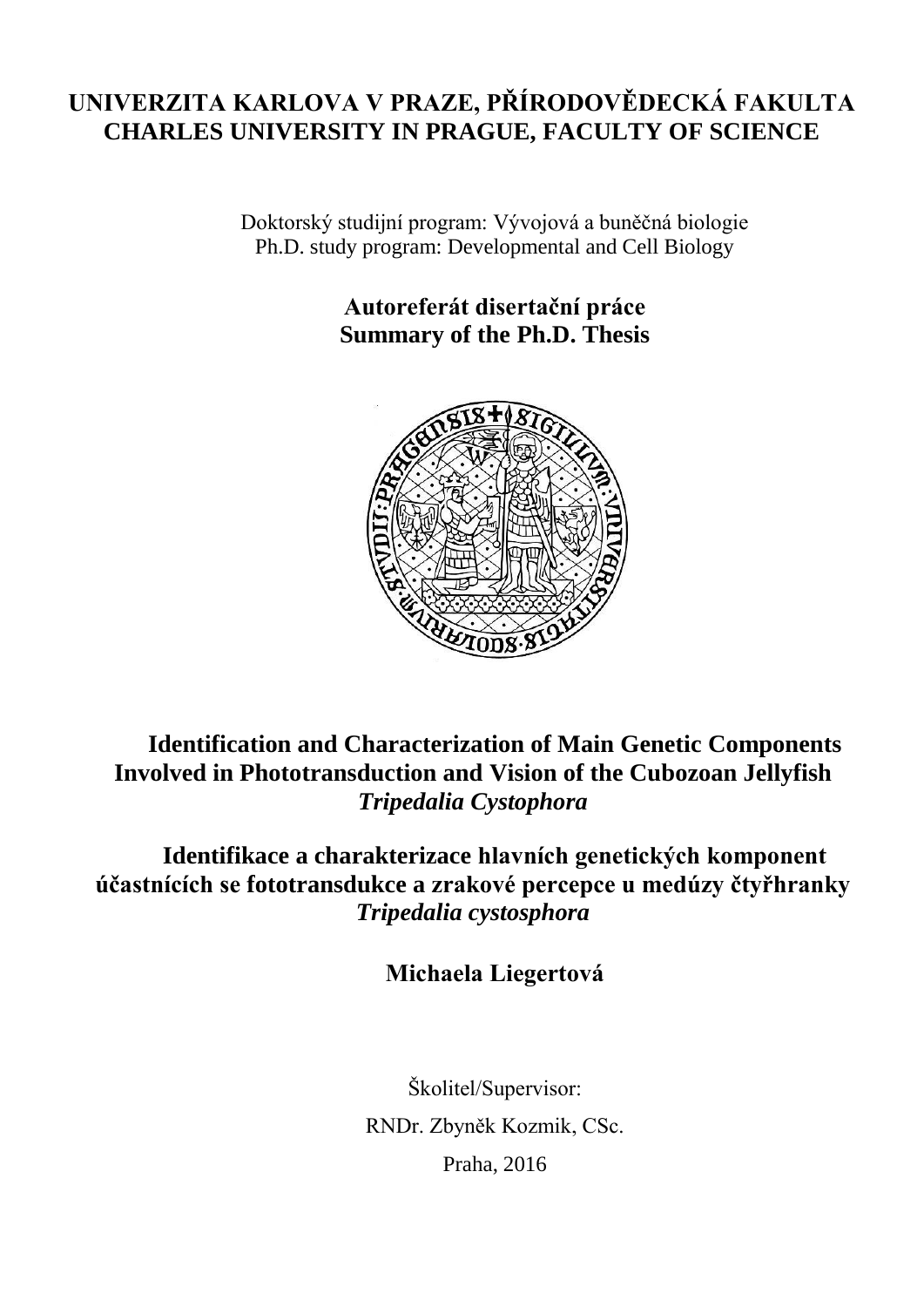## **Doktorské studijní programy v biomedicíně**

*Univerzita Karlova v Praze a Akademie věd České republiky*

Program: Vývojová a buněčná biologie

Předseda oborové rady: Doc. RNDr. Jan Černý, Ph.D.

Školicí pracoviště: Oddělení transkripční regulace, ÚMG AV ČR, v.v.i.

Autor: Mgr. Michaela Liegertová

Školitel: RNDr. Zbyněk Kozmik, CSc.

S disertací je možno se seznámit v příslušných knihovnách Přírodovědecké fakulty Univerzity Karlovy v Praze.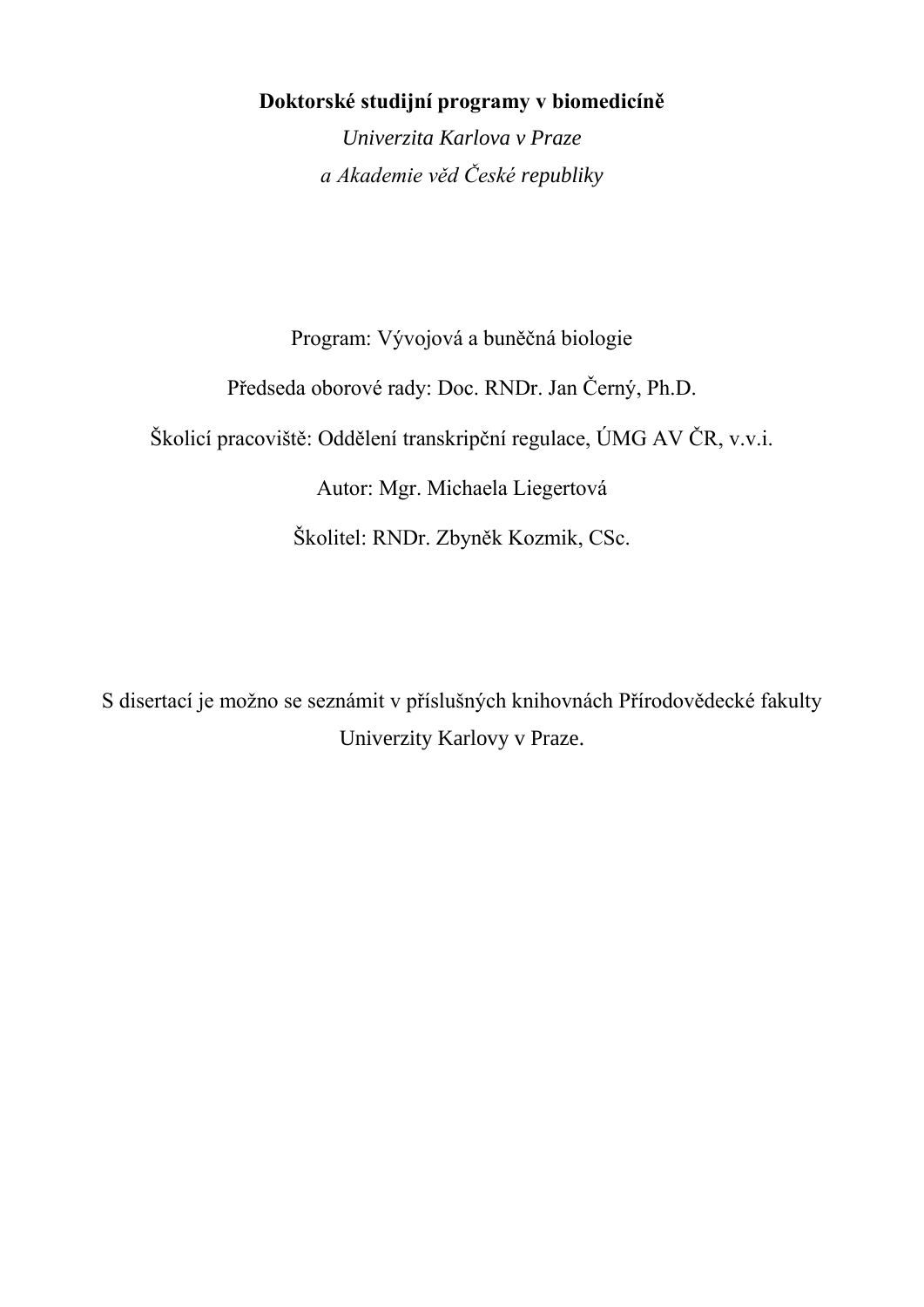## <span id="page-2-0"></span>**OBSAH/CONTENT**

| DALŠÍCH VÝZKUMNÉ PROJEKTY V RÁMCI STUDIA/OTHER RESEARCH PROJECTS 17 |  |
|---------------------------------------------------------------------|--|
|                                                                     |  |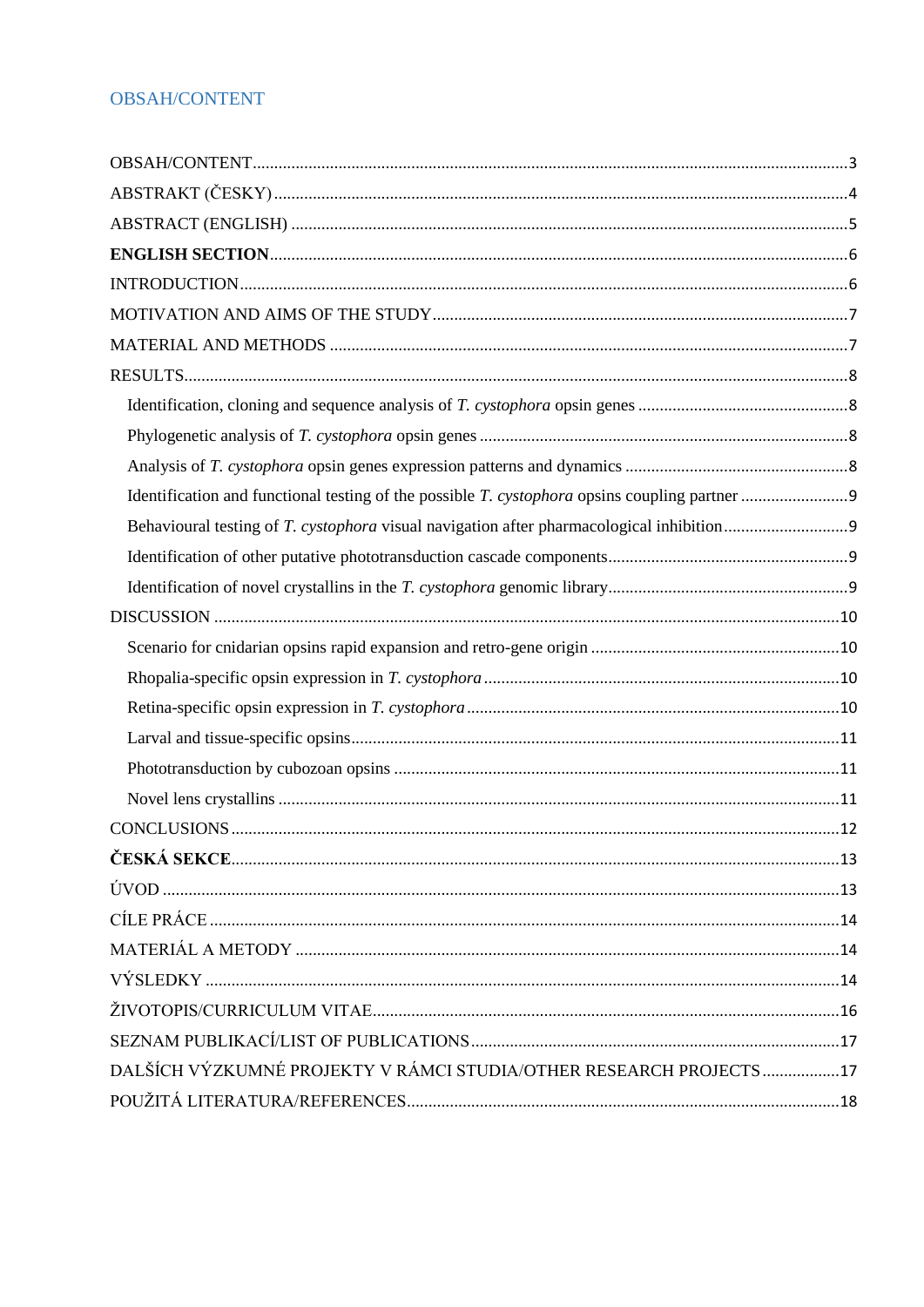#### <span id="page-3-0"></span>ABSTRAKT (ČESKY)

Mnoho živočichů vnímá světlo pomocí fotoreceptorů, obsahujících světločivný pigment, jehož základ tvoří protein opsin. Žahavci jsou bezesporu první živočišný kmen, u kterého můžeme nalézt dobře vyvinutý a komplexní zrakový systém (komplexní oči morfologicky podobné očím obratlovců). Evoluční historie fototransdukce a vzniku jednotlivých zrakových komponent (od světločivných opsinů po strukturální geny čoček) zůstává dodnes sporná. V této práci jsme se rozhodli k tématu přistoupit s využitím širokého multidisciplinárního přístupu, kombinujícího moderní metody molekulární biologie a bioinformatiky. Podrobná celogenomová analýza čtyřhranky trojité (*Tripedalia cystophora*), byla doplněna analýzami genové exprese, funkčními testy v buněčných kulturách a farmakogenetickým testováním (behaviorální testy).

Za prvé, v genomu byl odhalen překvapivě velký počet genů pro opsiny se zřetelnou tkáňově a vývojově specifickou expresí. Rozsáhlá fylogenetická analýza vedla k vymezení opsinů čtyřhranek jako sesterské větve k c-opsinům a ke zmapování expanze opsinů v této živočišné linii. Funkční testy v buněčných kulturách odhalily, že Gs-cAMP signalizace je typická pouze pro malou podskupinu opsinů a naznačily, že většina opsinů čtyřhranek signalizuje odlišnou a doposud neidentifikovanou kaskádou. Dále funkční testy odhalily jemné rozdíly mezi jednotlivými opsiny, což naznačuje možné "vylaďovaní" pro specifické úlohy daných fotoreceptorů. Analýzy exprese genů vedly k identifikaci dvou odlišných fotoreceptorů v sítnici *T. cystophora* a poukázaly tak na další úroveň komplexity jejích očí. Data, získaná z výzkumu exprese genů vedla také k odhalení zcela nových domén exprese opsinů. V neposlední řadě studium genomu vedlo k odhalení dalších fototransdukčních komponent (připomínajících fototransdukční kaskádu obratlovců) a nových strukturních proteinů čoček.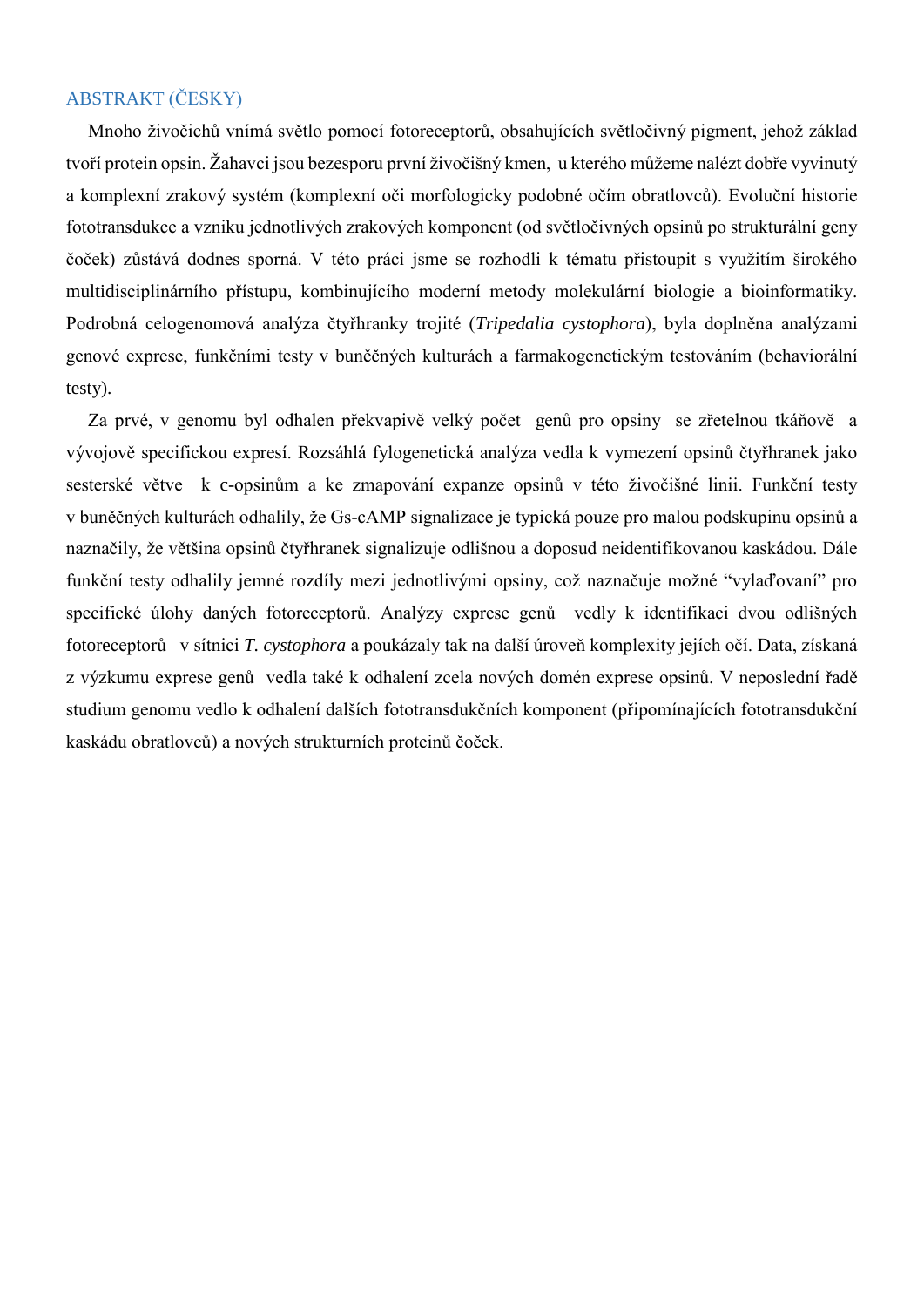#### <span id="page-4-0"></span>ABSTRACT (ENGLISH)

Many of the metazoan phyla sense light by an opsin-based photopigment present in a photosensitive receptor cell (photoreceptor), with Cnidaria being arguably the earliest branching phylum containing a welldeveloped and complex visual system (advanced eyes morphologically similar to those of vertebrate). The evolutionary history of phototransduction and visual components (ranging from light-sensing opsins to structural genes of the lenses) is a long standing question. In this work, we decided to address this issue by applying a comprehensive multidisciplinary approach combining modern molecular biology methods with bioinformatics. Comprehensive genome-wide inspection of a cubozoan jellyfish *Tripedalia cystophora,*  was complemented with gene expression analyses, together with functional (cell culture based assays) and behavioural (pharmacogenetics) testing.

First, genome analysis uncovered the presence of a surprisingly large number of opsin genes with distinct tissue- and stage-specific expression. Our extensive phylogenetic analysis classified cubozoan opsins as a sister group to c-type opsins and documented a lineage-specific expansion of opsin gene repertoire. Functional tests in cell cultures provided evidence for the use of Gs-cAMP signalling pathway only in a small subset of opsins, indicating that the majority of cubozoan opsins likely signal by a distinct, yet unidentified pathway. In addition, these functional tests uncovered subtle differences among individual cubozoan opsins, suggesting a possible fine-tuning for specific photoreceptor tasks. The opsin expression data led to identification of two distinct photoreceptors in the retinas of *T. cystophora*, revealing yet another level of complexity of cubozoan advanced eyes. Furthermore, novel opsin expression domains were documented for the first time. Finally, genome analysis revealed the presence of vertebrate-like phototransduction cascade components, together with additional structural proteins of the lenses.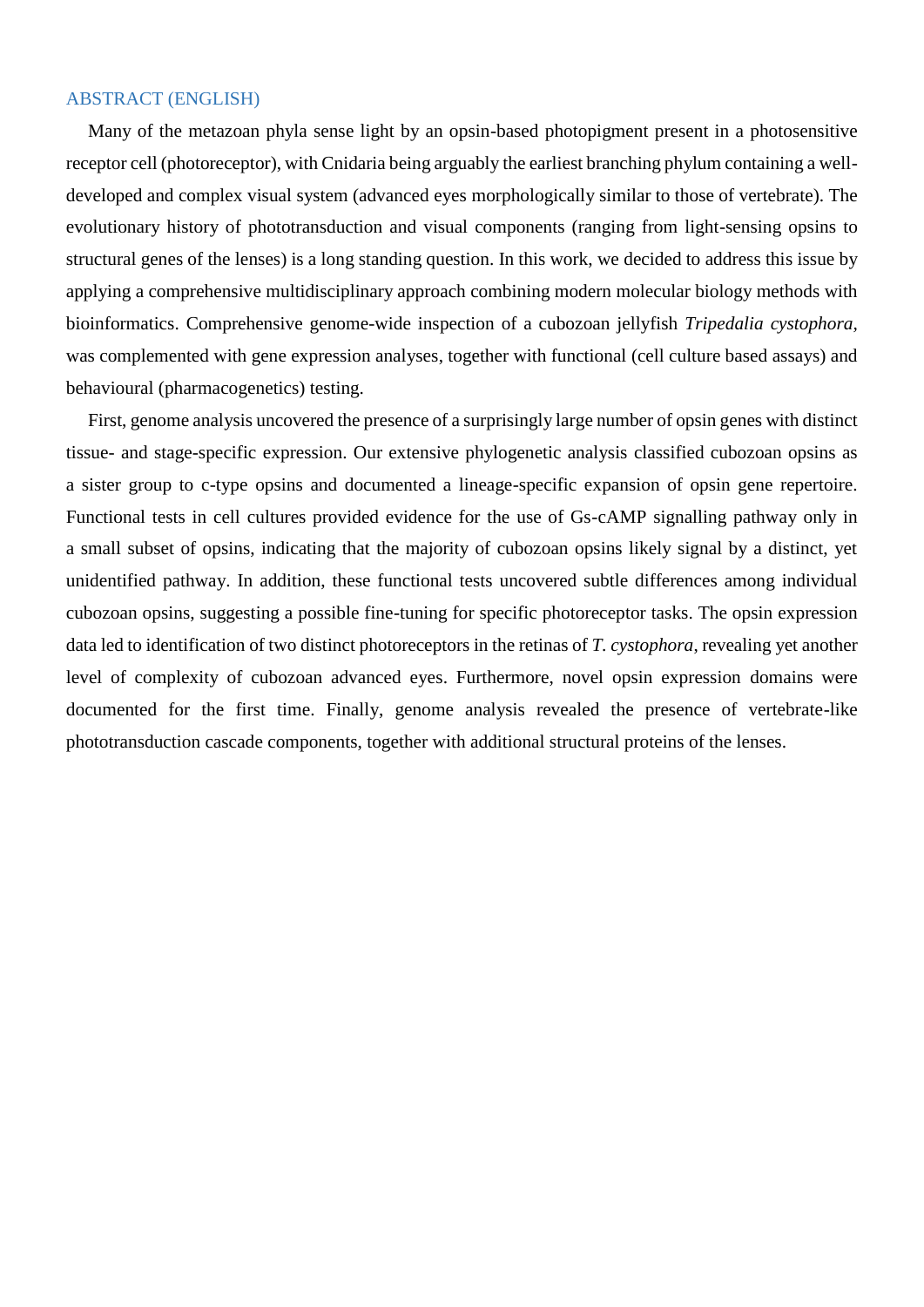## <span id="page-5-0"></span>**ENGLISH SECTION**

#### <span id="page-5-1"></span>INTRODUCTION

Many of the metazoan species sense light for vision and nonvisual photoreceptions. The importance of the ability to detect spatial differences in ambient light levels could be documented by the fact that 96% of the known species alive today possess image-forming eyes (Land and Fernald 1992). A common indispensable basis of all animal eyes are the photoreceptor cells, containing a photopigment connected to a downstream phototransduction cascade. Based on their morphology they could be classified into rhabdomeric or ciliary photoreceptors. Rhabdomeric photoreceptors bear visual pigments in the membrane protrusions as a part of the apical cell surface, while the ciliary photoreceptors fold the membrane of the cilium (Arendt 2003). On the molecular level, both types of photoreceptors use a vitamin-A-based light sensitive photopigment, comprising of a chromophore retinal and of the apoprotein opsin.

The process of phototransduction activation always requires the binding of a photoactivated opsin to the corresponding G alpha subunit of a trimeric G protein (Kuhn et al. 1981), as well as the subsequent deactivation of the involved cascade by e.g. rhodopsin kinase, which phosphorylates the photoactivated opsin, or by arrestin which competes with the G alpha subunit of the corresponding G protein for binding to opsin (Krupnick et al. 1997).

The protein moiety of the photopigments are opsins. They are members of the G protein coupled receptor (GPCR) superfamily of proteins, with seven transmembrane helices that are involved in a diverse set of signalling functions. Opsins have been discovered in a wide variety of tissues and cell types, where they also serve other functions than image formation (Terakita 2005). Consistent differences in the structure between photoreceptors, as well as in the corresponding opsins primary sequences between vertebrates and invertebrates led to the conceptual division of opsins into two distinct classes: rhabdomeric type - r-opsin and ciliary type - c- opsins (Arendt and Wittbrodt 2001). Four major monophyletic subgroups of opsins can be recognized, namely the c-type, the cnidopsins, the r-type and group 4 opsins (Terakita 2005).

Cubozoa (box jellyfish) belong to the phylum Cnidaria, probably the earliest branching phylum containing a well-developed visual system. Their phylogenetic position, simple nervous system and elaborate set of many eyes (Nilsson et al. 2005) render their visual system important for understanding the early evolution of vision as well as the basic biology of box jellyfish (Garm et al. 2011). Surprisingly, eyes of box jellyfish share many features with those of vertebrates. Morphologically, by the overall design comprising ciliary photoreceptors, retina, lens (Nilsson et al. 2005) and based on recent characterisation of some of the molecular components, it was suggested that the box jellyfish visual system could be more closely related to vertebrate than to that of invertebrates (Piatigorsky and Kozmik 2004, Kozmik et al. 2008a). The box jellyfish investigated in our study, *Tripedalia cystophora* (Conant 1897), has four equally spaced rhopalia (sensory structures), hanging from stalks and situated within open cavities surrounding the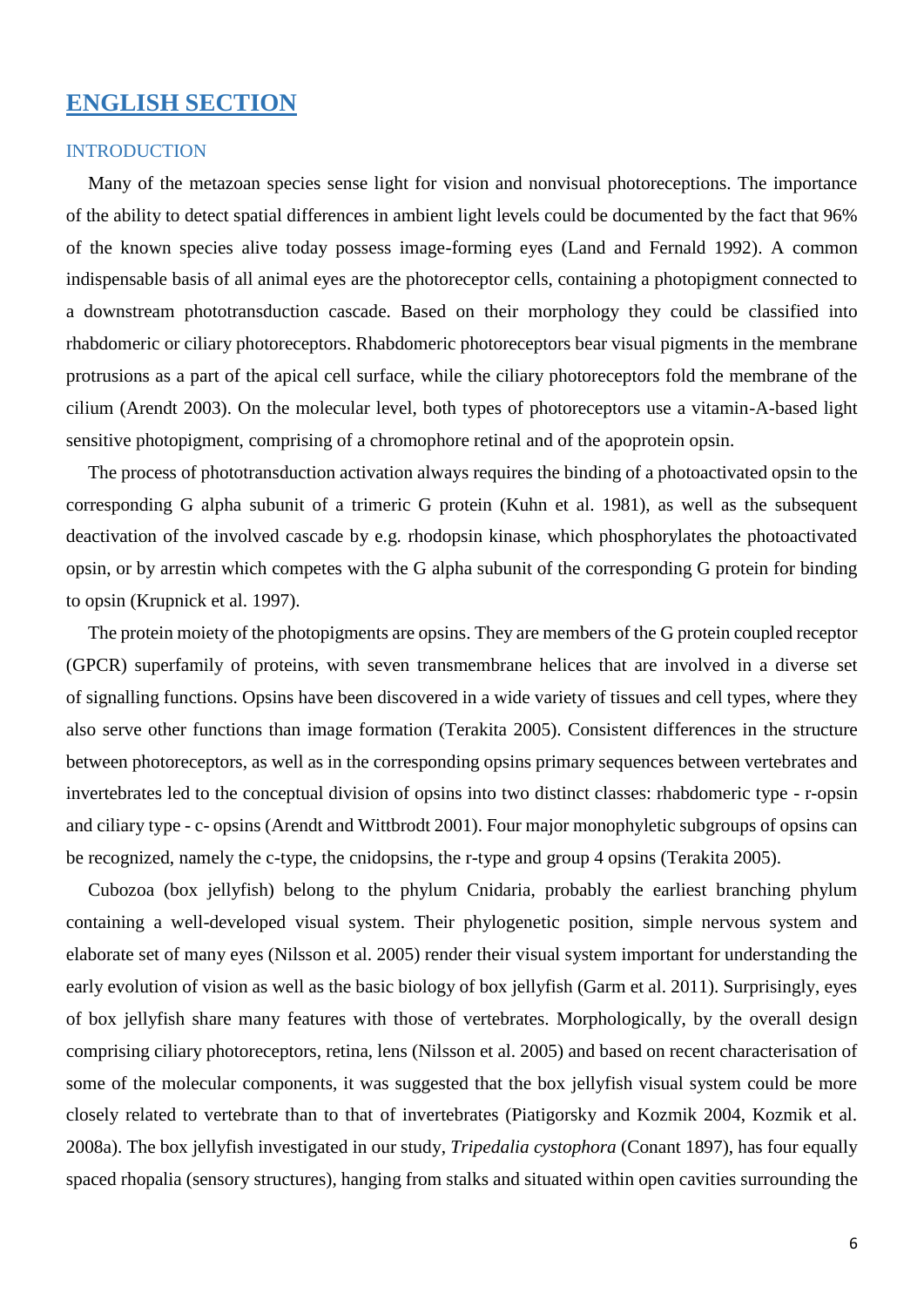bell. Each of the rhopalia bears six separate eyes. The lens containing eyes have sophisticated visual optics (lenses created by multiple crystallin proteins) as do molluscs and vertebrates (Nilsson et al.2005).

#### <span id="page-6-0"></span>MOTIVATION AND AIMS OF THE STUDY

Vision is one of the most crucial senses in many animals and perhaps the most important sense for humans. Eye morphogenesis and phototransduction have been studied for a long time, however the function of involved genes began to be elucidated in the last two decades. One of the most striking findings over the past few years is the discovery of vertebrate-like components (e.g. ciliary-type opsin) in the phototransduction of the non-vertebrate cnidarian box jellyfish, *T. cystophora.*

The aim of this study is the identification and characterization of the main genetic components of *T. cystophora* phototransduction cascade and vision, with the main focus on opsins, and inspection of the putative similarities to phototransduction of other species, particularly vertebrates. Elucidation of the biological role and function of *T. cystophora* opsins and other phototransduction genes used for its "pioneer vision" will enhance our knowledge of specific aspects of eye and phototransduction evolution. Last but not least this study aims to identify and characterize novel cnidarian opsin sequences as a potential source for novel optogenetic tools development.

To solve these questions a comprehensive multidisciplinary approach combining modern molecular biology methods with bioinformatics was applied.

The aims could be summarized as follows:

- **1.** Identification and cloning of *T. cystophora* opsin genes
- **2.** Sequence analysis of *T. cystophora* opsin genes
- **3.** Phylogenetic analysis of *T. cystophora* opsin genes
- **4.** Analysis of *T. cystophora* opsin genes expression patterns and dynamics
- **5.** Identification and functional testing of a possible *T. cystophora* opsin coupling partner
- **6.** Behavioural testing of *T. cystophora* visual navigation ability after treatments with pharmacological inhibitors of the opsin´s coupling partner
- **7.** Identification of other possible phototransduction cascade components by *T. cystophora* genome analysis *in silico*, complemented with immunohistochemical screening with commercially available antibodies *in situ*
- **8.** Identification of novel crystallin genes in the sequenced *T. cystophora* genomic library

#### <span id="page-6-1"></span>MATERIAL AND METHODS

In this work, a comprehensive multidisciplinary approach combining modern molecular biology methods with bioinformatics was applied. Comprehensive genome-wide inspection of a cubozoan jellyfish *T. cystophora*, was complemented with characterization and cloning of the identified genes, gene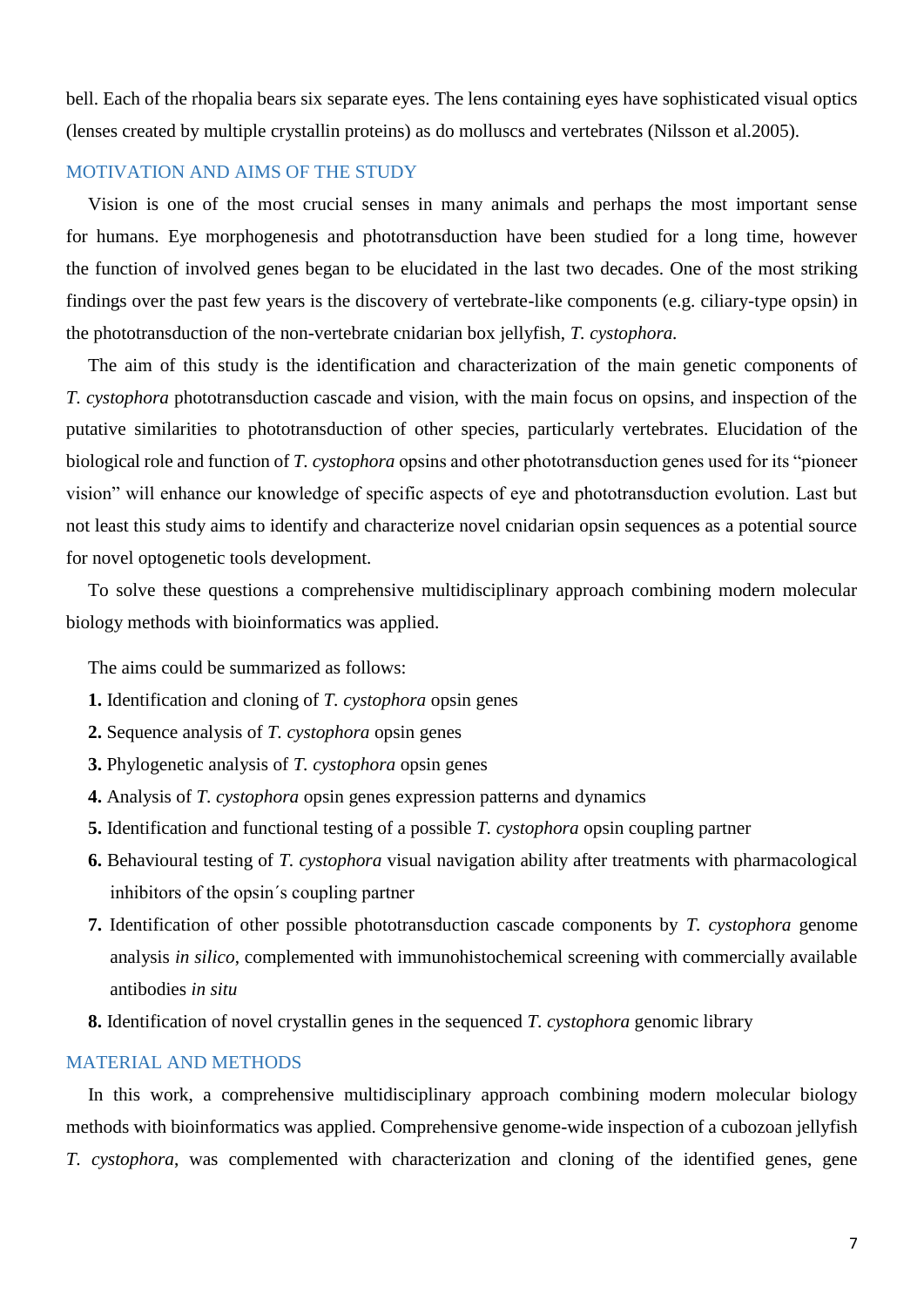expression analyses by immunohistochemistry and an extensive qRT-PCR, together with functional (cell culture based light-response assay) and behavioural (pharmacogenetics) testing.

#### <span id="page-7-0"></span>**RESULTS**

#### <span id="page-7-1"></span>Identification, cloning and sequence analysis of *T. cystophora* opsin genes

In addition to the previously annotated *T. cystophora* c-opsin (Kozmik et al. 2008a) another seventeen opsin sequences (named Tcop1-17 - JQ968416-JQ968432) were identified in the *T. cystophora* genomic library. All of the seventeen novel opsins are intronless genes, showing overall sequence homologies to other cnidarian opsins as well as to bilaterian rhodopsins. Next, we focused on the identity of the most important amino acid residues and the putative G protein binding tripeptide (Marin et al. 2000) of the cnidarian opsins. The tripeptides have shown to be conserved between closely related opsin branches within each species but are apparently not conserved between the species across cnidarian lineages. Furthermore, Tcop1 tripeptide was found to be identical with vertebrate rhodopsin NKQ motive.

#### <span id="page-7-2"></span>Phylogenetic analysis of *T. cystophora* opsin genes

Our phylogenetic analysis of a large and diverse set of 779 opsin sequences recovered the four major clades described in earlier studies (e.g. Suga et al. 2008, Porter et al. 2012) – the c-type opsins, cnidopsins, r-type opsins and group 4 opsins. The relationship between cnidopsins and the c-type opsin subfamily had the strongest support. All *T. cystophora* opsins (Tcops) fell into the cnidopsins subfamily, clustering with the hydrozoan opsins, which was consistent with the relationship among cnidarian classes. In the phylogenetic tree Tcops clearly fell into two distinct sub-groups: Tc-group-1 and Tc-group-2.

#### <span id="page-7-3"></span>Analysis of *T. cystophora* opsin genes expression patterns and dynamics

To inspect the expression patterns of Tcops, qRT-PCR analysis on mRNA isolated from different jellyfish life stages and various adult tissues was performed. For the majority of Tcops, rhopalium was the tissue with the highest expression detected. Other Tcops shown to be mainly expressed in male gonads, manumbrium or tentacles. Two consistent features were revealed in the results. First, Tcops with highest expression in the adult rhopalium, significantly increased their expression during the metamorphosis into medusa stage (when the rhopalia emerge and develop). Second, many group-1 Tcops were highly expressed in the larval stage, in contrast to group-2 Tcops (established as Gs-coupled receptors with a major role in adult lens-containing eyes), whose expression was absent at this stage.

To gain further insight into the possibly diverse roles of group-1 and group-2 Tcops in *T. cystophora* eyes, we analysed expression of key representatives of each of the Tcops sub-group by immunohistochemical (IHC) staining of the rhopalia cryosections *in situ*. According to analysis of the immunolabelled rhopalia sections, *T. cystophora* retinas contain at least two morphologically distinct photoreceptor cell types: ciliary photoreceptor type-1 (expressing Tcop13) and photoreceptor type-2 (expressing Tcop18). Tcop18 was found to be expressed in the minor eyes (pit and slit eye) of *T. cystophora* and is the only known opsin to be expressed in the lesser eyes so far.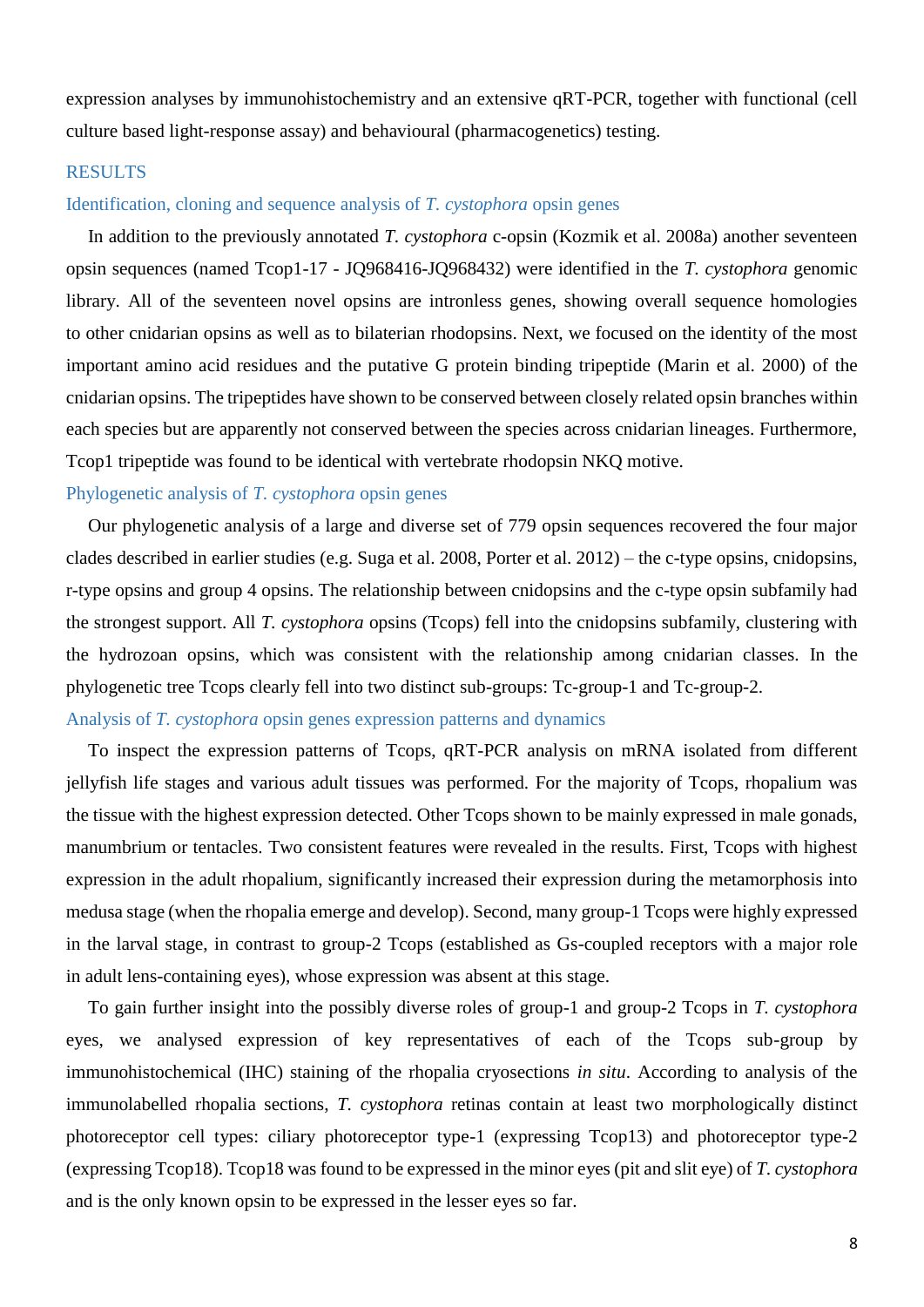#### <span id="page-8-0"></span>Identification and functional testing of the possible *T. cystophora* opsins coupling partner

*In silico* search for G protein alpha subunits in the sequenced *T. cystophora* genomic library resulted in identification of four putative genes, representing three distinct G alpha subunit guanine nucleotide binding protein alpha (GNA) subfamilies. We performed cross-species IHC staining of the rhopalia sections with commercially available anti-GNA antibodies and the only detectable signal was obtained for the Gs alpha subunit in the retinas of major and minor *T. cystophora* eyes.

In order to get a deeper insight into the functional diversification of opsins identified in *T. cystophora* we used a Gs protein-coupled signalling assay (light-response assay) to investigate their biochemical properties. The activity of luciferase in GloSensor cAMP HEK293 cells, transfected with individual opsin constructs, was determined before and after repeated light stimulations. The light-response assay was performed for the entire set of Tcops. Only Tcop5 and Tcop13 (both from group-2) activated the Gs-cAMP signalling pathway.

To investigate the role of the tripeptide (putative contact between opsin and G protein) in cnidopsin signalling, we replaced this tripeptide region in Tcop13 with tripeptides of Tcop1, Tcop14, and Tcop18 (all goup-1 Tcops; none of these Tcops activated the Gs signalling cascade in the light-response assay by itself). Surprisingly, the mutation of Tcop13 tripeptide did not disrupt Gs activation (as expected), but rather modulated the response of Tcop13 to the light stimulation.

#### <span id="page-8-1"></span>Behavioural testing of *T. cystophora* visual navigation after pharmacological inhibition

To investigate whether group-2 Tcops (signal via Gs) serve as the main visual pigments, we performed a behavioural assay focused on the positively phototactic behaviour of the medusae in the absence or presence of pharmacological inhibitors. Positive phototaxis in *T. cystophora* was significantly decreased after treatment with Gs signalling inhibitor.

#### <span id="page-8-2"></span>Identification of other putative phototransduction cascade components

We screened the sequenced *T. cystophora* genomic library for seven other candidate phototransduction components previously identified as a part of the vertebrate phototransduction cascade (or involved in photopigment regeneration) and combined this *in silico* approach with *in situ* data by parallel IHC staining on rhopalia cryosections with some of the commercially available antibodies. We identified arrestin-like protein with high similarity to vertebrate visual arrestins and inspected the possible expression pattern by using anti-bovine visual-arrestin antibody and indeed obtained a strong signal in the retinas of *T. cystophora* major lens eyes. Arrestin is the first of the phototransduction deactivation components identified in cnidarian eyes so far.

#### <span id="page-8-3"></span>Identification of novel crystallins in the *T. cystophora* genomic library

We screened the *T. cystophora* genomic database for the structural proteins of the lenses – crystallins. Three putative crystallin genes, namely J1D, J1E and J2B, were identified and isolated. The novel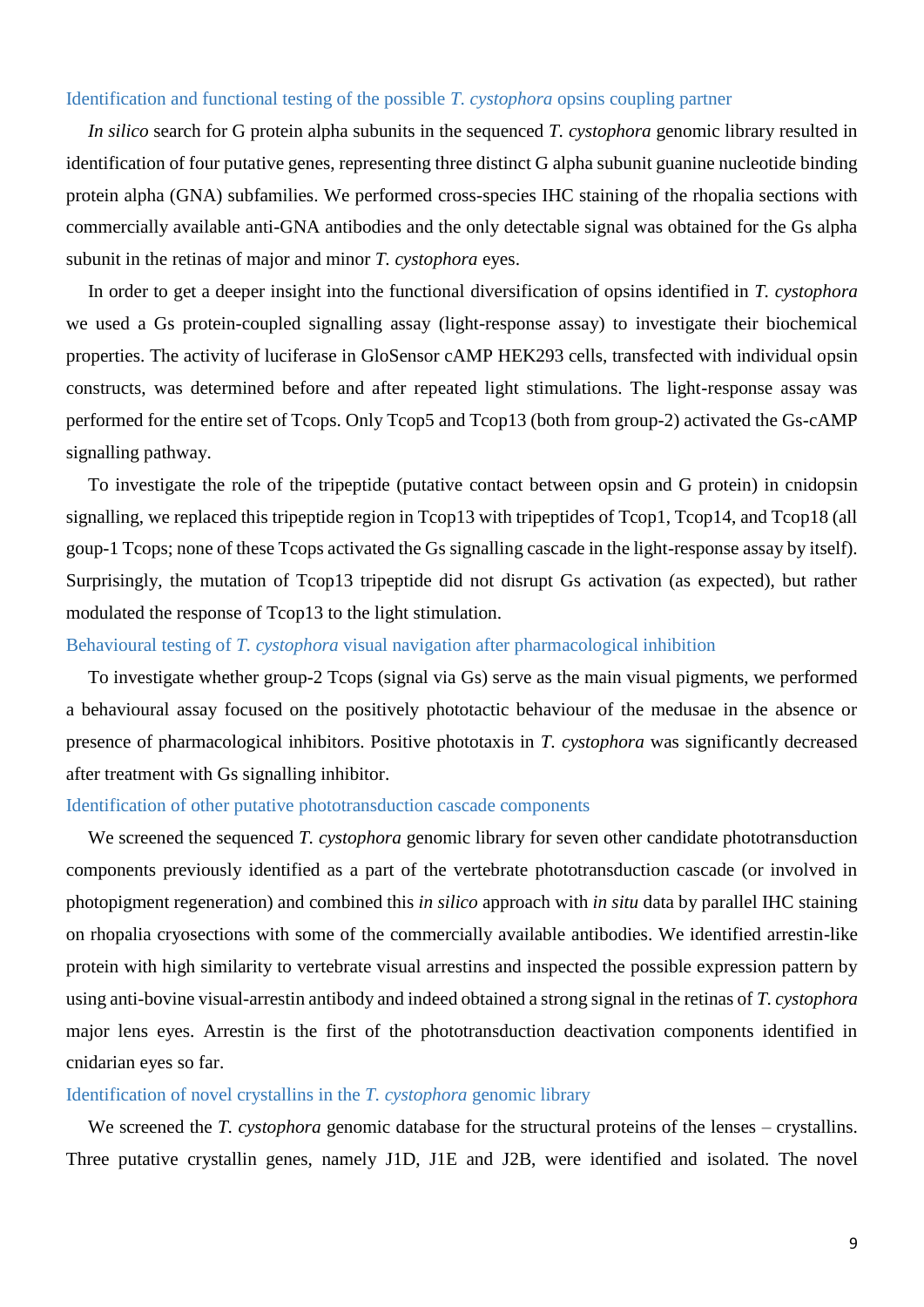crystallins strongly cluster with the previously reported and annotated sequences in *T. cystophora* – J1 and J2 respectively, whose expression was confirmed in the lenses (Piatigorsky et al. 1993).

#### <span id="page-9-0"></span>**DISCUSSION**

#### <span id="page-9-1"></span>Scenario for cnidarian opsins rapid expansion and retro-gene origin

Spectrally rich and diverse aquatic environment provides strong selective pressures on photoreception evolution, as shown in fish (Hofmann et al. 2012, Cortesi et al. 2015), where the opsin gene diversity in the genome is similarly high as in the genome of *T. cystophora*. The large complement of opsins found in freely swimming species seems to be a result of sensory adaptation to this spectrally diverse environment.

Based on our data, confirming once again the clustering of cnidopsins as sister clade to c-opsins, we conclude that cnidarian intronless opsin genes are derived via retrotransposition from an ancient eumetazoan ciliary opsin with introns. Once the intronless variant appeared in the genome, it was subjected to rapid duplications across cnidarian lineages, followed by subsequent species-specific duplications resulting in the present day diversity of cnidopsins, with modified sub-functions and spatio-temporal expression within the individual animal. This diversity probably provided a substrate for the evolution of cnidarian photoreception.

#### <span id="page-9-2"></span>Rhopalia-specific opsin expression in *T. cystophora*

In addition to the photoreceptors within the retinas of all the *T. cystophora* eyes, each rhopalium accommodates over a thousand various neurons with approximately half of them being retina-associated (Parkefelt et al. 2005, Skogh 2006). Based on our mRNA and protein expression profiles of *T. cystophora* opsins, most of the Tcops identified are indeed expressed in rhopalia. Our data suggest that all group-2 Tcops and at least one Tcop from each of the group-1 sub-groups (group-1A and 1B) are rhopaliumspecific. The expression of rhopalium-specific Tcops goes far beyond the expression in the retinas of the eyes, as many of retina-associated neurons already proved to be photosensitive as well (Garm and Mori 2009). We thus confirmed that the rhopalium is a complex organ, which serves for integration and processing of diverse light cues (enabled by the diverse set of opsins) and transformation of these signals into various behavioural responses.

#### <span id="page-9-3"></span>Retina-specific opsin expression in *T. cystophora*

Our IHC analysis revealed the presence of at least two types of photoreceptors (each expressing distinct opsin) in both of the lens eyes of *T. cystophora*. According to our data Tcop13 serves as the main visual opsin in *T. cystophora* major lens eyes. Moreover, Tcop18 is the only known opsin to be expressed in the minor (pit and slit) eyes so far. Our IHC data indicate, that retinas of both eye types (major with lenses and minor) express different Tcops combinations according to their task, providing another level for visual tuning.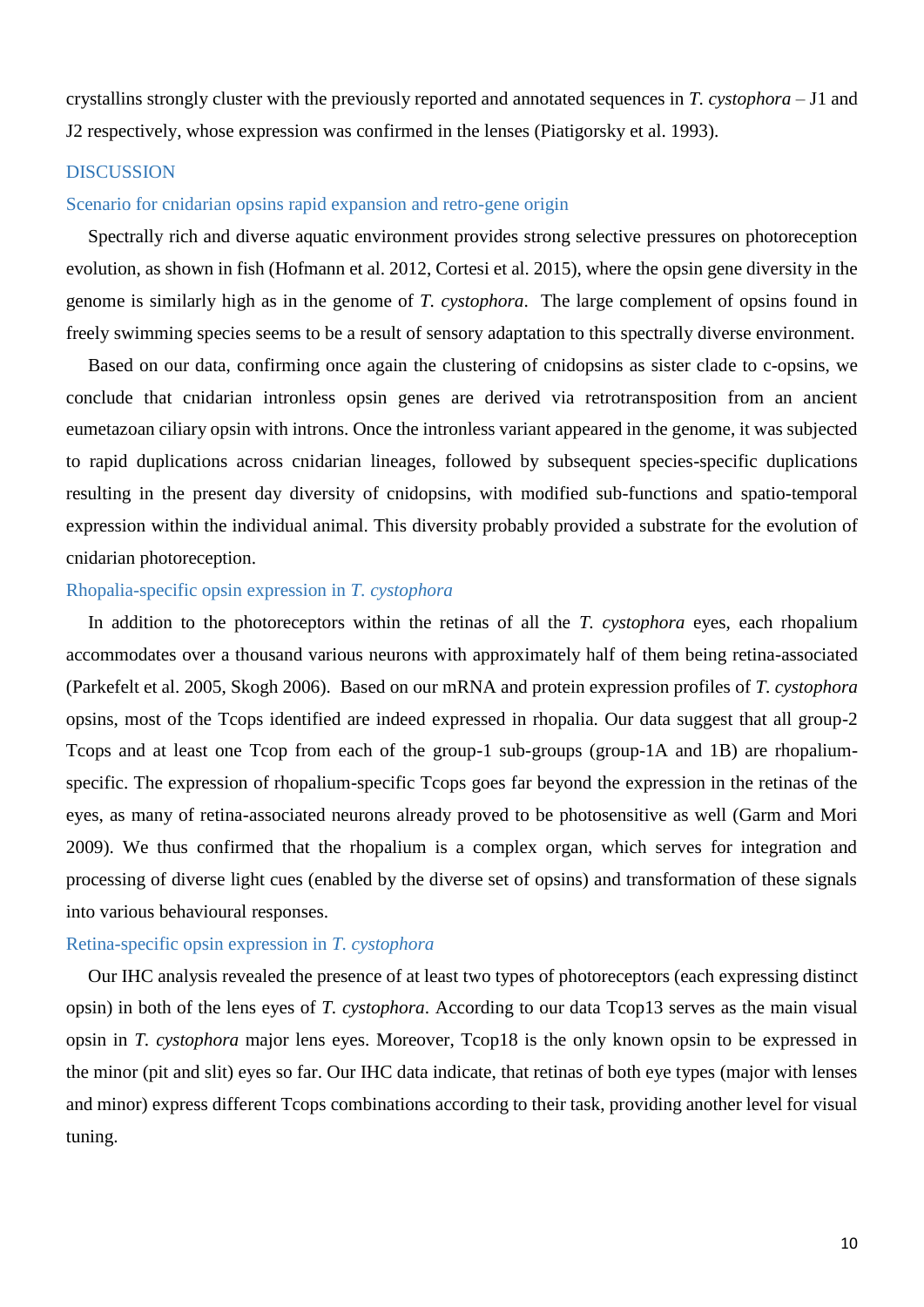#### <span id="page-10-0"></span>Larval and tissue-specific opsins

Our gene expression analyses imply that cnidarians indeed utilize opsins extensively, not only for visual but also for extraocular photosensitivity. By analysing all the Tcops expression in various body parts and live stages by qRT-PCR and with clear support from the phylogenetic data, it was revealed that all the Tcops could be classified into two subgroups. Group-2 Tcops, all of which are rhopalia specific with Tcop13 as the main visual opsin for the major lens eyes, and group-1 Tcops. The group-1 Tcops, being probably more ancient, have broad expression ranging from larvae to male gonads, however a trend for specialization and increased tissue or organ specificity could be observed in the 1A and 1B subgroups, being in agreement with the proposed scenario of subfunctionalization after subsequent duplication events. Expression data from adult tissues identified common sites of expression (likely reflecting a common gene origin), yet a clear tendency for specialization is apparent, as huge differences in expression levels and unique sites of expression were identified. For the first time, we identified opsins being expressed in the cubozoan planula larvae.

#### <span id="page-10-1"></span>Phototransduction by cubozoan opsins

Our cell culture based light-response assay revealed that the Gs-cAMP signalling pathway is used only by a small set of Tcops and the majority of cubozoan opsins likely signal by a distinct pathway. Our behavioural assay confirmed that visually guided behaviour is impaired after Gs pharmacological inhibition, confirming the conclusion that  $T_{\text{cop}13}$  is the main visual pigment.

From our data, we assume that variable sensitivity and bleaching properties of the individual Tcops depend on their primary amino acid sequence. Our data indicate that tripeptide mutation in cnidopsins might contribute to subtle tuning of the opsin response to light stimulation, rather than being determinative for the G alpha subunit coupling. These non-conventional properties and distinct characteristics of Tcops make these opsins valuable potential candidates for novel optogenetic tools development.

As aforementioned, some of the Tcops show some intriguing similarities to vertebrate visual opsins, this resemblance is intensified by some of the previously identified necessary intermediary vertebrate-like cascade components in *T. cystophora* (Kozmik et al.2008a). In agreement with this scenario is the presence of vertebrate-like visual arrestin in the eyes.

#### <span id="page-10-2"></span>Novel lens crystallins

With addition of the three crystallins identified in this study, at least eight crystallin genes are present in *T. cystophora* genome. Since several variants of J1 and J2 crystallin genes were found in the genome, multiplication (most likely via DNA based duplications) might be perceived as an important step for the highly up-regulated lens-specific expression in the present-day lenses.

In summary, the case of *T. cystophora* provides an example where recruitment of crystallins for structural function, via gene sharing, was probably followed by gene duplication and subsequent partial separation of both functions, as clearly documented by multiplication within members of the two unrelated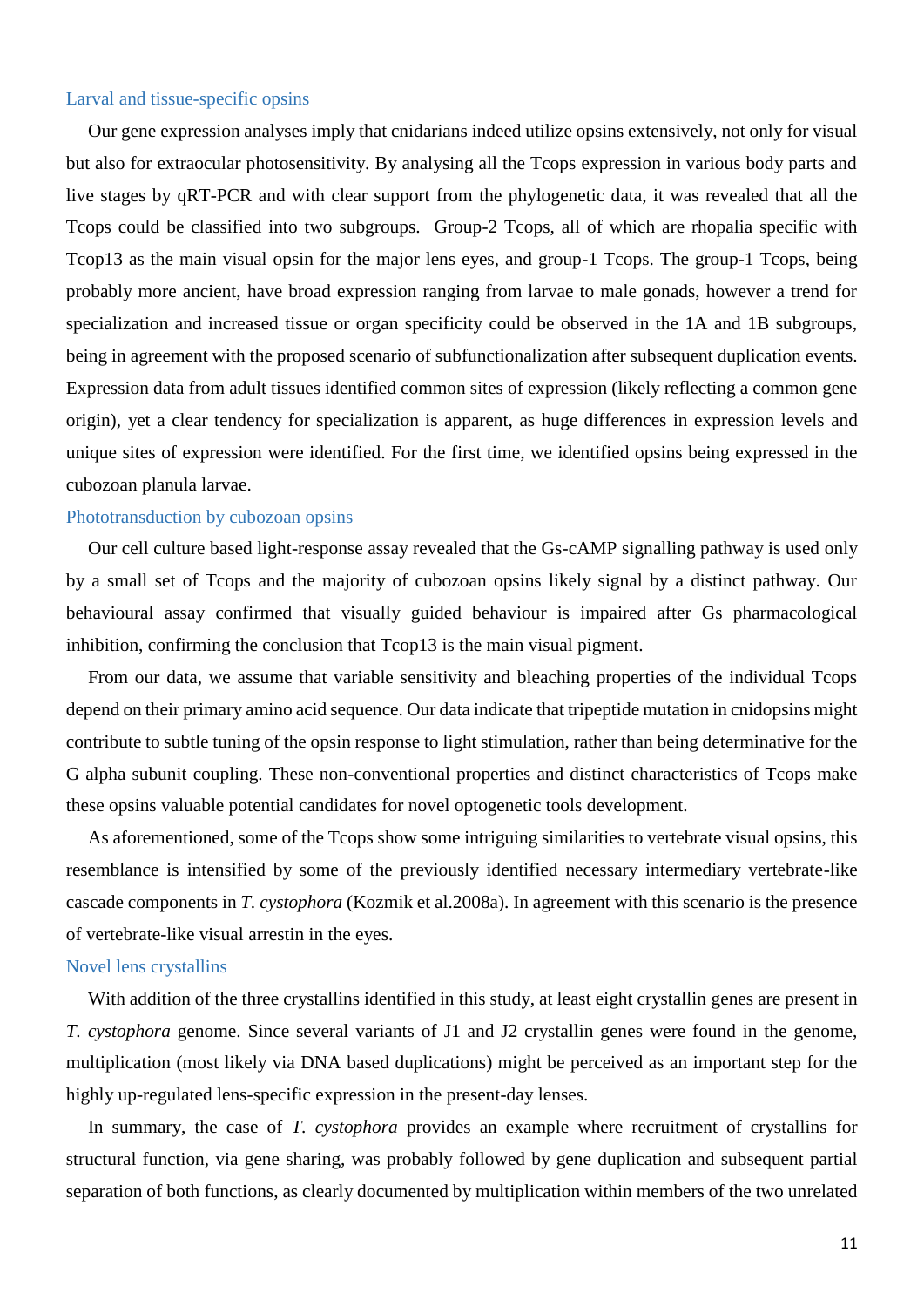groups of J1 and J2 crystallins. From this view gene sharing strategy seems to be universally applicable throughout the animal kingdom and probably represents a common evolutionary strategy, as is well documented by the example of lens history shared between Cubomedusae and other invertebrates and vertebrates (Piatigorsky et al. 1993, Kozmik et al. 2008b)

#### <span id="page-11-0"></span>**CONCLUSIONS**

In this work we integrated approaches of phylogenetics, gene expression analyses, functional studies in cell cultures and behavioural pharmacogenetics to provide compelling evidence for the existence of multiple general- and visual- photosystems in cubozoan jellyfish *T. cystophora*. In addition, we identified seventeen novel non-conventional opsins with a potential to be co-opted in optogenetics.

The key conclusions of our study and my thesis, focused on identification and characterization of the genetic components necessary for cubozoan phototransduction and vision, are summarized as follows:

- **1.** A surprisingly large number of functional opsin genes is present in the *T. cystophora* genome.
- **2.** Some of these opsins show intriguing sequence similarities to vertebrate opsins.
- **3.** Extensive phylogenetic analysis clearly classifies cubozoan opsins as a sister group to c-type opsins and documents lineage-specific expansion of the opsin gene repertoire in the cubozoan genome.
- **4.** Detailed opsin expression analyses uncovered both redundancy and specialization in the use of the opsin gene repertoire. Multiple opsins with presumably similar molecular characteristics are apparently utilized in the same stage/tissue while a clear tendency to establish unique expression patterns exists both within the opsin subfamilies (group-1 and group-2) and between the two subfamilies.
- **5.** There are at least two types of photoreceptors in the retinas of the major lens eyes of *T. cystophora*, expressing distinct opsins.
- **6.** Gs type alpha subunit is expressed in the photoreceptors of the major and minor eyes and probably serves as a direct coupling partner at least for the main visual opsin (based on IHC data and functional tests in cell cultures), however most of the cubozoan opsins probably signal via distinct yet unidentified phototransduction cascade.
- **7.** Pharmacological inhibition by Gs antagonist abrogates visual navigation in *T. cystophora in vivo*.
- **8.** Vertebrate-like arrestin mediates phototransduction quenching in the eyes of *T. cystophora.*
- **9.** The crystallin repertoire of *T. cystophora* is even larger than anticipated, as documented by identification of three novel crystalline genes.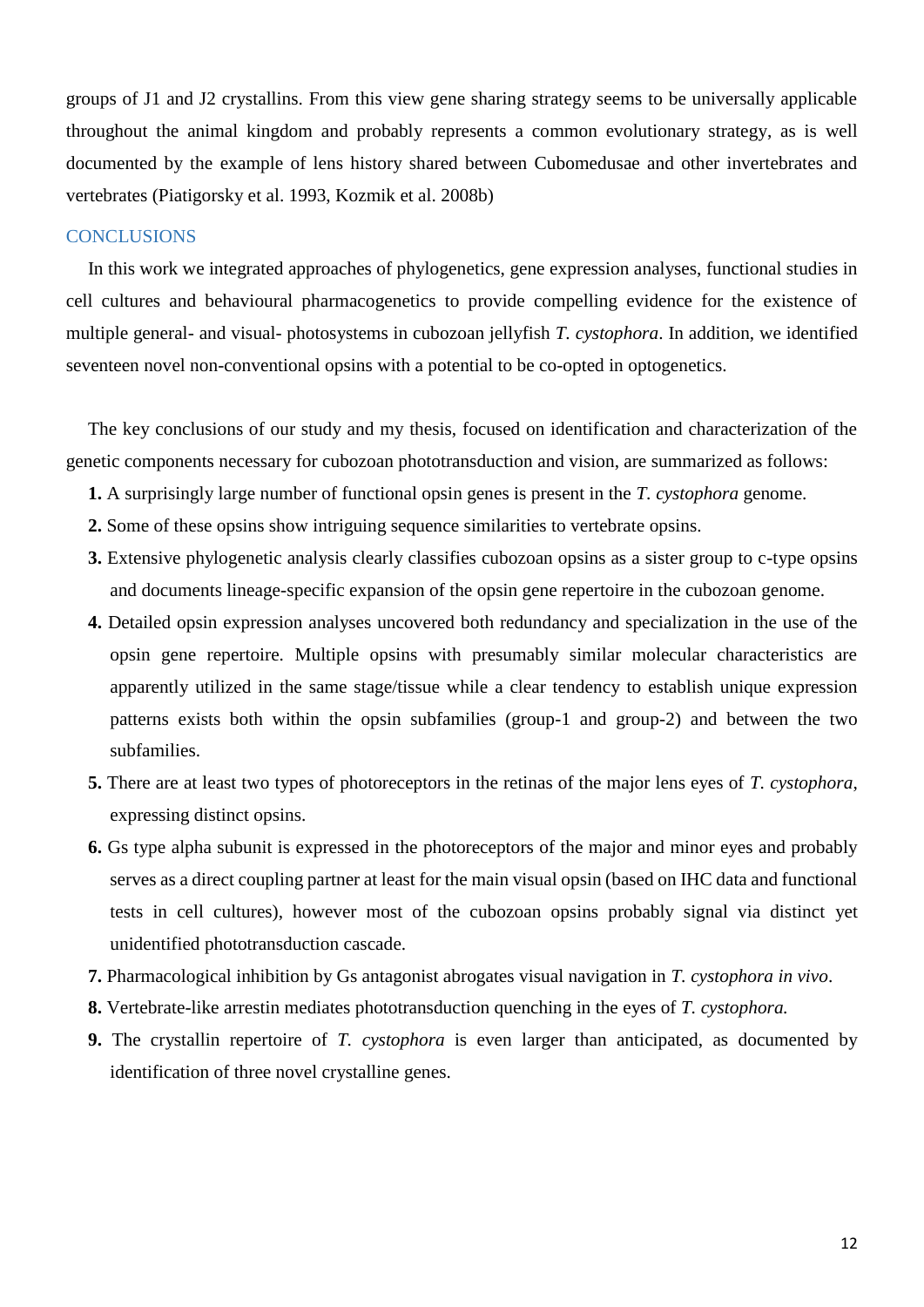# <span id="page-12-0"></span>**ČESKÁ SEKCE**

#### <span id="page-12-1"></span>ÚVOD

Oko s čočkou se vyskytuje u překvapivě širokého spektra živočichů a představuje významné zdokonalení primitivního typu oka skládajícího se z receptorové buňky v těsné blízkosti buňky pigmentové. Zatímco obratlovci využívají fotoreceptorové buňky ciliárního typu, bezobratlí v naprosté většině využívají fotoreceptory rabdomerické (Arendt 2003). Rozdíl mezi těmito dvěma základními typy receptorů lze sledovat nejen v jejich morfologii, ale také na molekulární úrovni. Každý z obou typů receptorů má svou vlastní specifickou fototransdukční kaskádu. Společným znakem těchto kaskád je využití opsinu jako světločivného pigmentu. Navzdory společnému původu lze v primární struktuře opsinů nalézt specifické záměny aminokyselin, které určují příslušnost daného opisnu k dráze ciliární nebo rhabdomerické. Ostatní komponenty jednotlivých kaskád jsou obvykle také specifické pro daný typ fotoreceptorové buňky (Arendt 2003). Ciliární fototransdukční kaskáda v doposud zkoumaných případech využívá trimerní G protein s αpodjednotkou spadající do podskupiny GNAI (Gi), enzym fosfodiesterázu a cyklický GMP, zatímco rabdomerická kaskáda využívá výhradně G protein s α-podjednotkou patřící do podskupiny GNAQ (Gq) a enzym fosfolipázu C.

Velkým překvapením byl objev opsinu ciliárního typu u zástupce kmene žahavci, medúzy čtyhranky trojité *Tripedalia cystophora* (Kozmik et al. 2008a). Čtyřhranky žijí v mangrovových porostech karibských vod a lze je charakterizovat jako aktivně lovící predátory morfologicky přizpůsobené k rychlému pohybu. V každé ze čtyř stěn zvonu medúzy se nachází komplexní orgán nazývaný ropálium, který nese šest očí čtyř různých typů. Nejsložitější jsou dvě komplexní oči s čočkou a rohovkou velmi podobná komorovému oku obratlovců. Čočky těchto komplexních očí dokonce obsahují gradient refrakčního indexu, který vylepšuje optické vlastnosti tohoto oka (Nilsson et al. 2005). Ropálium dále obsahuje dva typy jednoduchých očí jamkového typu, z nichž každé je v ropáliu přítomno dvakrát. Každá jednotlivá medúza tedy nese celkem dvacet čtyři očí. Ukázalo se, že některé z genů *T. cystophora* kódujících komponenty fototransdukční kaskády (c-opsin) jsou podobné genům obratlovců (Kozmik 2008a). Je tedy možné, že kromě ciliárního opsinu by *T. cystophora* mohla při fototransdukci využívat také další z komponent typických pro fototransdukci obratlovců (Gi, fosfodiesteráza, guanylátcykláza, CNG kanál, atd.). Nedávný výzkum poukazuje na vysokou míru konzervace mnoha genů mezi žahavci a obratlovci. Vyvstává tedy otázka, zda evoluce očí probíhala u obou skupin paralelně anebo byl zakonzervován starobylý "oční program" právě u žahavců a obratlovců. Problematika se dále komplikuje nedávným objevením odlišného typu zpracování světelné informace u blízce příbuzného druhu - čtyřhranky tichomořské (*Carybdea rastonii*) (Koyanagi 2008). U tohoto živočišného druhu byl popsán nový typ fototransdukční kaskády využívající také opsin ciliárního typu, avšak spřažený s α-podjednotkou G proteinu spadající do podskupiny GNAS (Gs) a využívající enzym adenylátcyklázu. V současné době tedy není zřejmé, zda v rámci kmene žahavci (Cnidaria) neexistují paralelně dva na sobě nezávislé fototransdukční systémy.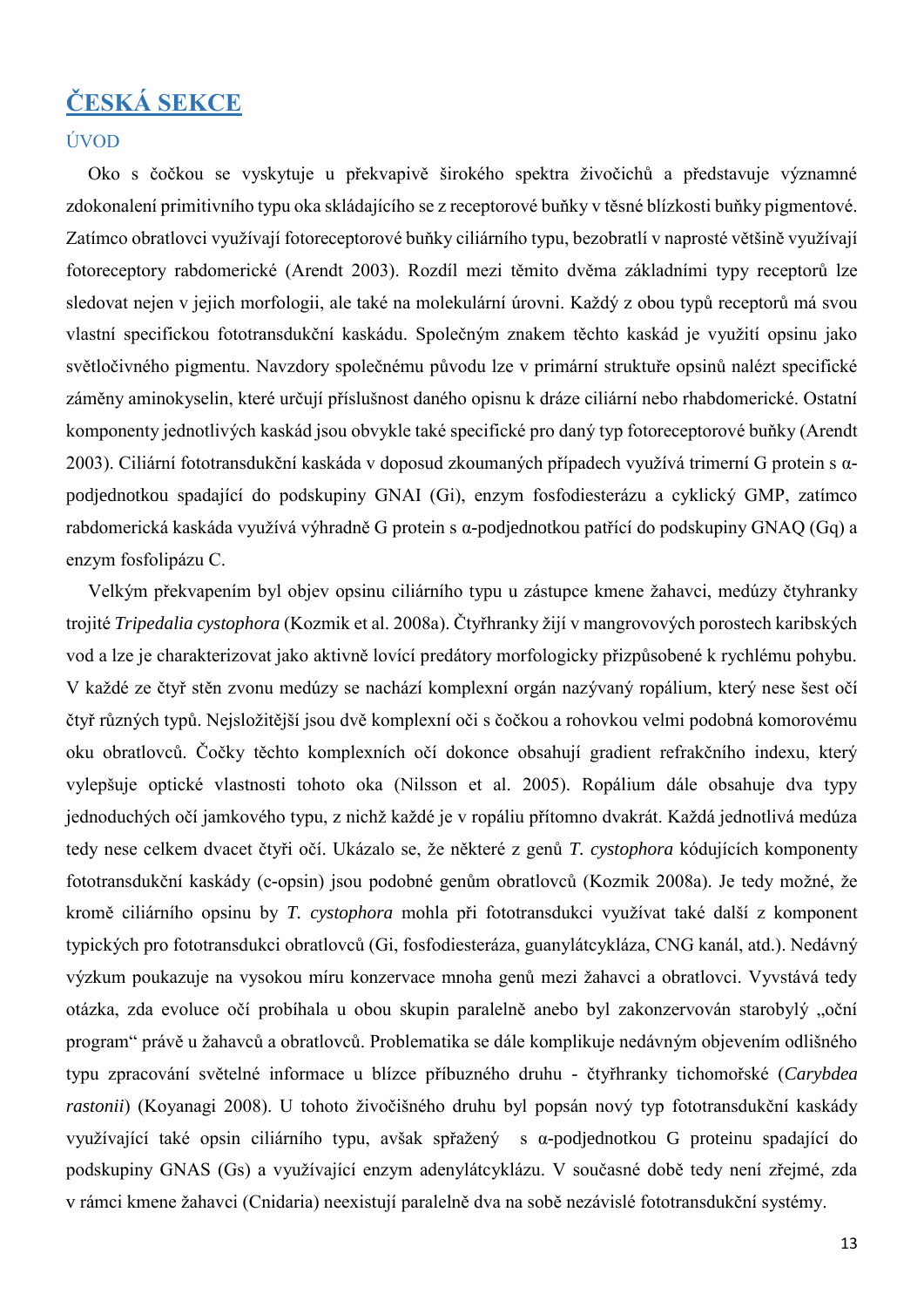## <span id="page-13-0"></span>CÍLE PRÁCE

Cílem této vědecké práce je identifikace a charakterizace hlavních genetických komponent fototransdukční kaskády a zrakové percepce u čtyřhranky trojité (*T. cystophora*), a objasnění případné podobnosti s komponentami fototransdukční kaskády obratlovců. Objasnění biologické role a funkce opsinů a jiných fototransdukčních genů u tohoto druhu žahavce, rozšíří naše znalosti o specifických aspektech evoluce světločivných komponent a zraku. V neposlední řadě je cílem této práce identifikace a charakterizace nových opsinů žahavců jako potenciálního zdroje pro vývoj nástrojů využitelných v optogenetice.

Blíže specifikované cíle:

- 1. Identifikace a izolace opsinů *T. cystophora*
- 2. Sekvenční analýza opsinů
- 3. Fylogenetická analýza opsinů
- 4. Analýza exprese genů pro opsiny
- 5. Identifikace proteinu spřaženého v signalizační kaskádě s opsinem a ověření jeho funkce
- 6. Behavioralní testy fototaxe po inhibici fototransdukční kaskády farmakologickými sloučeninami
- 7. Identifikace dalších možných fototransdukčních komponent *in silico*, doplněné IHC skríninkem komerčně dostupnými protilátkami *in situ*
- 8. Identifikace strukturálních genů čoček (krystaliny) *in silico*

#### <span id="page-13-1"></span>MATERIÁL A METODY

Pro splnění vytyčených cílů jsme použili multidisciplinární přístup s využitím mnoha různých experimentálních metod. Rozsáhlá analýza *in silico* osekvenovaného genomu *T. cystophora*, byla doplněna izolací příslušných genů, analýzou exprese těchto genů histochemickými metodami a rozsáhlou kvantitativní RT-PCR. Pro odhalení kooperace a návaznosti jednotlivých komponent bylo provedeno testování interakce nově identifikovaných opsinů s α-podjednotkou Gs jejich kotransfekcí v buněčné kultuře (light-response assay). Pro ověření kooperace opsinů s příslušným G proteinem na úrovni celého organismu byly využity komerčně dostupné farmakologické inhibitory, které umožňují rozlišit mezi signalizací zprostředkovanou Gs a Gi. Za tímto účelem byla vyvinuta jednoduchá aparatura pro behaviorální studie umožňující kvantifikovat změny ve vizuální odpovědi *T. cystophora* po přidání inhibitorů fototransdukční kaskády.

#### <span id="page-13-2"></span>**VÝSLEDKY**

- 1. V genomu čtyřhranky je přítomen překvapivě vysoký počet opsinových genů (18 opsinů).
- 2. Některé z těchto opsinů svými sekvenčními motivy nápadně připomínají opsiny obratlovců.
- 3. Rozsáhlá fylogenetická analýza vedla k vymezení opsinů žahavců jako sesterské větve k c-opsinům a zdokumentovala expanzi opsinových genů v genomu *T. cystophora.* Podskupiny opsinů s podobnými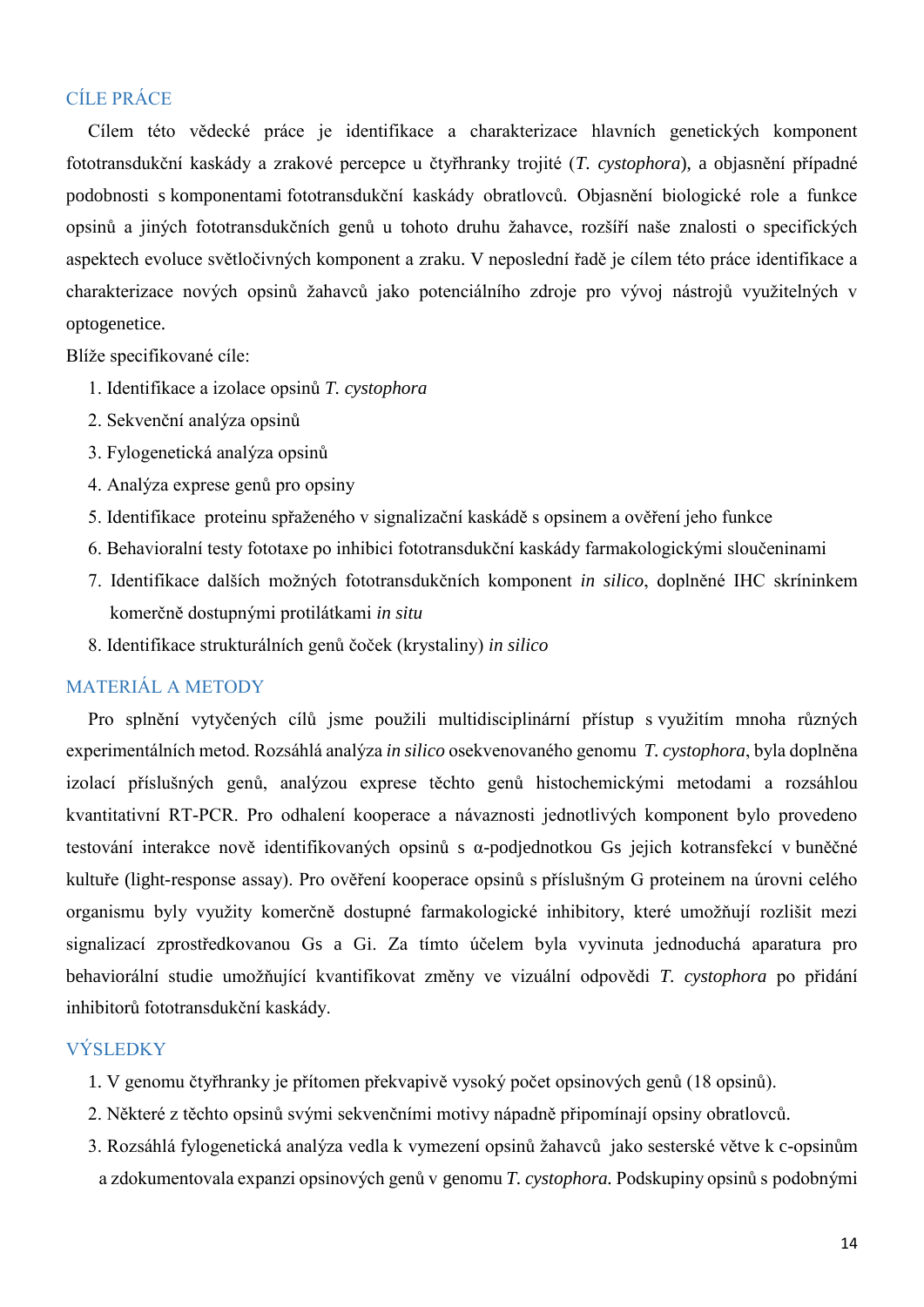molekulárními charakteristikami se uplatňují ve stejných vývojových stádiích (případně tkáních), zároveň je zde však zjevná tendence k ustanovení unikátních expresních domén jak uvnitř obou podskupin (Tcop group-1, Tcop group-2) opsinů čtyřhranek, tak mezi nimi.

- 4. Sítnice velkých očí *T. cystophora* je tvořena minimálně dvěma typy fotoreceptorů, exprimujících různé opsiny.
- 5. α-podjednotka Gs je spřažena s hlavním zrakovým opsinem *T. cystophora* (IHC data a funkční testy v buněčné kultuře), zatímco naprostá většina opsinů pravděpodobně signalizuje doposud neidentifikovanou kaskádou.
- 7. Farmakologický inhibitor Gs signalizace zcela potlačuje fototaktické chování medúz.
- 8. Arrestinu podobný protein obratlovců zajišťuje zhášení fototrasdukční signalizace v očích *T. cystophora.*
- 9. Soubor krystalinů tvořících čočky velkých očí je ještě obsáhlejší než se předpokládalo, jak dokládá identifikace dalších tří krystalinových genů v genomu *T. cystophor*a*.*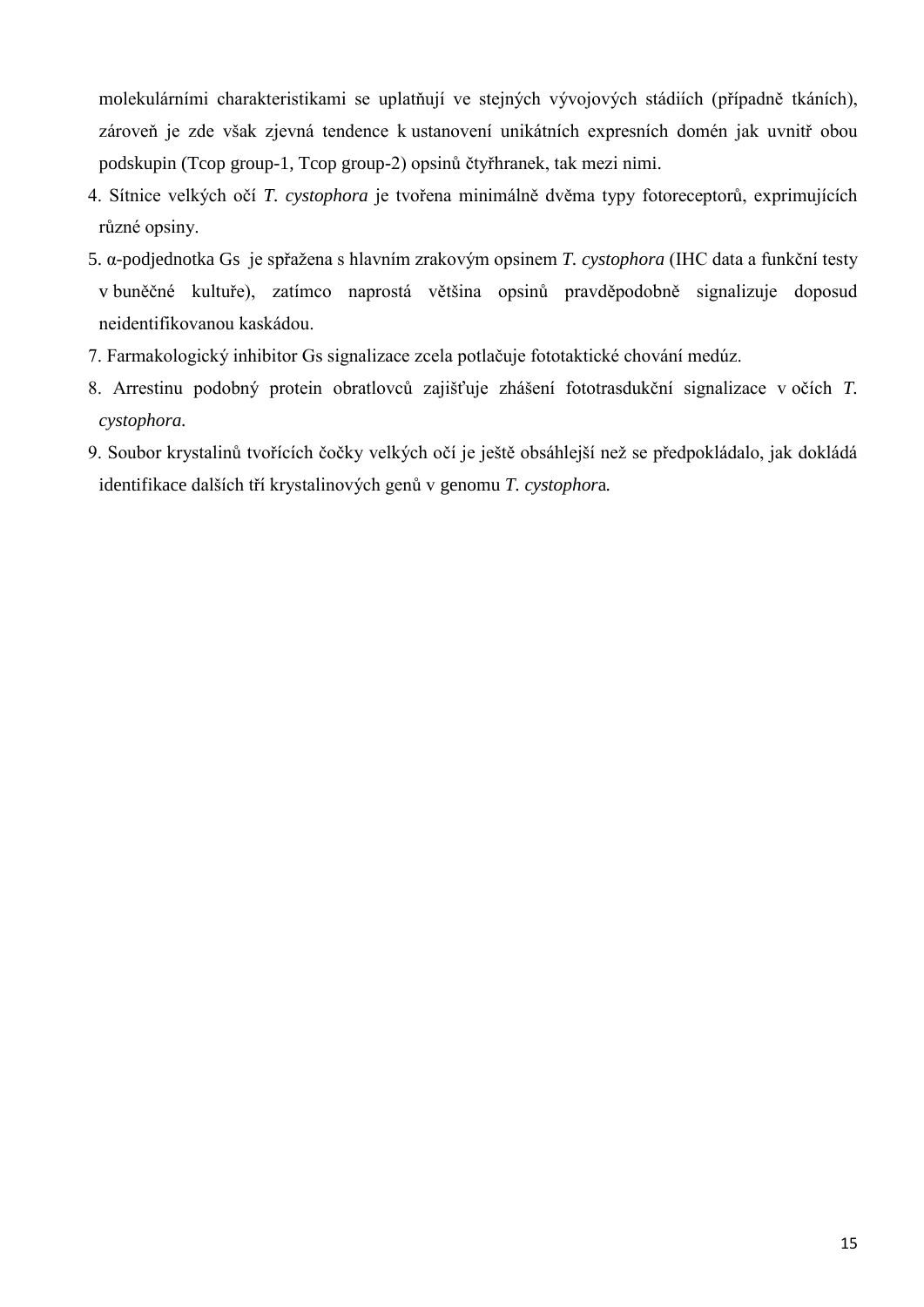#### <span id="page-15-0"></span>ŽIVOTOPIS/CURRICULUM VITAE

#### **Michaela Liegertova, M. Sc.**

#### **Date and place of birth:** 23 January 1983 / Litoměřice, Czech Republic

#### **Education:**

| $2009$ – present | Ph.D. degree at Charles University, Department of Cell and Developmental Biology   |
|------------------|------------------------------------------------------------------------------------|
| 2007             | Semester Study Abroad at University of Cape Town, Department of Zoology, S. Africa |
| $2002 - 2009$    | M.Sc. degree in Biology and Chemistry, Faculty of Education at J. E. Purkinje      |
|                  | University                                                                         |

#### **Research and teaching experience:**

- 2013 to date: Assistant lecturer at J. E. Purkinje University Courses: General Zoology, Model Animals in Molecular Biology
- 2009 2014 Laboratory of Transcriptional Regulation, Institute of Molecular Genetics of the Academy of Sciences, Czech Republic; supervisor: RNDr. Zbyněk Kozmik, CSc Thesis research topic: Identification and characterization of main genetic components involved in phototransduction and vision of the cubozoan jellyfish *Tripedalia cystophora*

#### **Conferences:**

- 2012 Euro Evo Devo Lisbon. Poster presentation: Liegertová M., Pergner J., Kozmiková I., Fabian P.: Multiple opsin genes in cubozoan jellyfish *T. cystophora*
- 2010 Euro Evo Devo Paris. Poster presentation: Liegertová, M., Kozmik, Z.: Characterization of phototransduction cascade components in cnidarian *Tripedalia cystophora*

#### **Courses:**

- 2016 Zebrafish genome editing workshop 13th Transgenic Technology Meeting Prague, Czech Republic
- 2014 ELLS LearningLAB "Bioinformatics in the classroom a complementary approach to teaching biology" European Learning Laboratory for the Life Sciences by EMBL – Prague, Czech Republic
- 2010 Handling methods *Branchiostoma floridae* (material collection and processing) at University of South Florida - Tampa, Florida, USA
- 2009 Handling Multicellular Model Organism *C. elegans* (RNAi method) at University of South Bohemia in České Budějovice

#### **Awards:**

IMG Prize for the Best Paper in 2012: Molecular analysis of the amphioxus frontal eye unravels the evolutionary origin of the retina and pigment cells of the vertebrate eye. (Vopalensky P, Pergner J, Liegertova M, Benito-Gutierrez E, Arendt D, Kozmik Z.)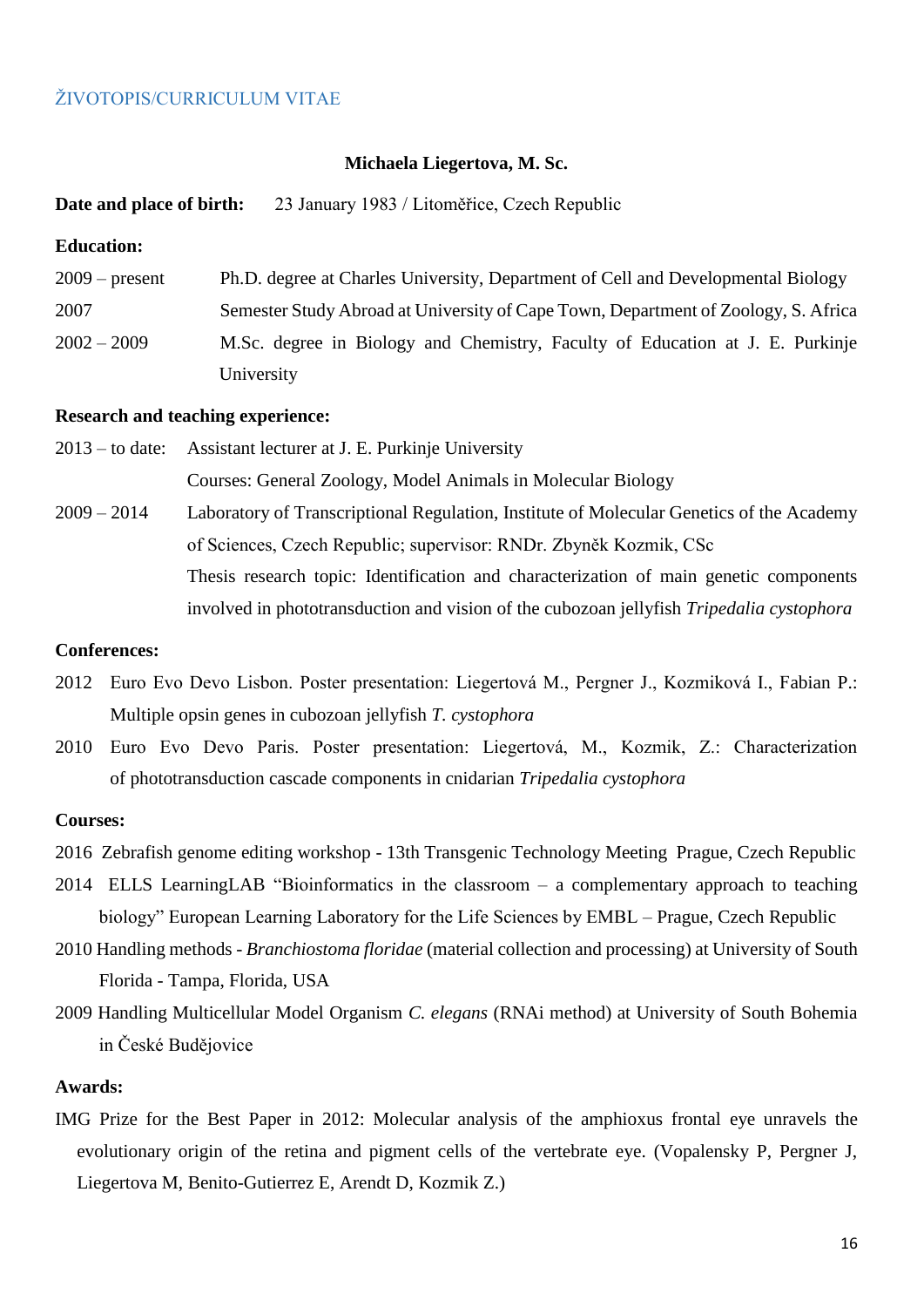## <span id="page-16-0"></span>SEZNAM PUBLIKACÍ/LIST OF PUBLICATIONS

1) **Liegertová M**, Pergner J, Kozmiková I, Fabian P, Pombinho AR, Strnad H, Pačes J, Vlček Č, Bartůněk P, Kozmik Z. (2015). **Cubozoan genome illuminates functional diversification of opsins and photoreceptor evolution.** Sci Rep. 5:11885. (IF 5.578)

2) Vopalenský P, Pergner J, **Liegertová M**, Benito-Gutierrez E, Arendt D, Kozmik Z. (2012). **Molecular analysis of the amphioxus frontal eye unravels the evolutionary origin of the retina and pigment cells of the vertebrate eye**. Proc Natl Acad Sci U S A. 109(38):15383-8. (IF 9.674)

Kumulovaný impakt faktor autora/ Cumulative Impact Index of the Author: 2,73

3) Manuscript in preparation: Marková K., Sekereš J., Goliáš V., **Liegertová M**., Vlček Č., Kozmik Z. **The lenses of box jellyfish in space and time: Crystallins as lens creators.** 

## <span id="page-16-1"></span>DALŠÍ VÝZKUMNÉ PROJEKTY V RÁMCI STUDIA/OTHER RESEARCH PROJECTS

**Molecular analysis of the frontal eye pigmented cells in cephalochordate** *Branchiostoma floridae* (results published in Vopalensky et al. 2012)

Methods: Collection of animals, laboratory spawning, larvae culturing, antibody design and IHC

#### **Regulation of pigmentation genes in** *Branchiostoma floridae*

Methods: Meganuclease-mediated transgenesis to test promoter activity of *B. floridae* pigmentation genes in a heterologous system (*Oryzias latipes*)

#### **Regulation of opsin genes in** *Tribolium castaneum*

Methods: RNAi knock-down, larval phenotype analyses, qRT-PCR